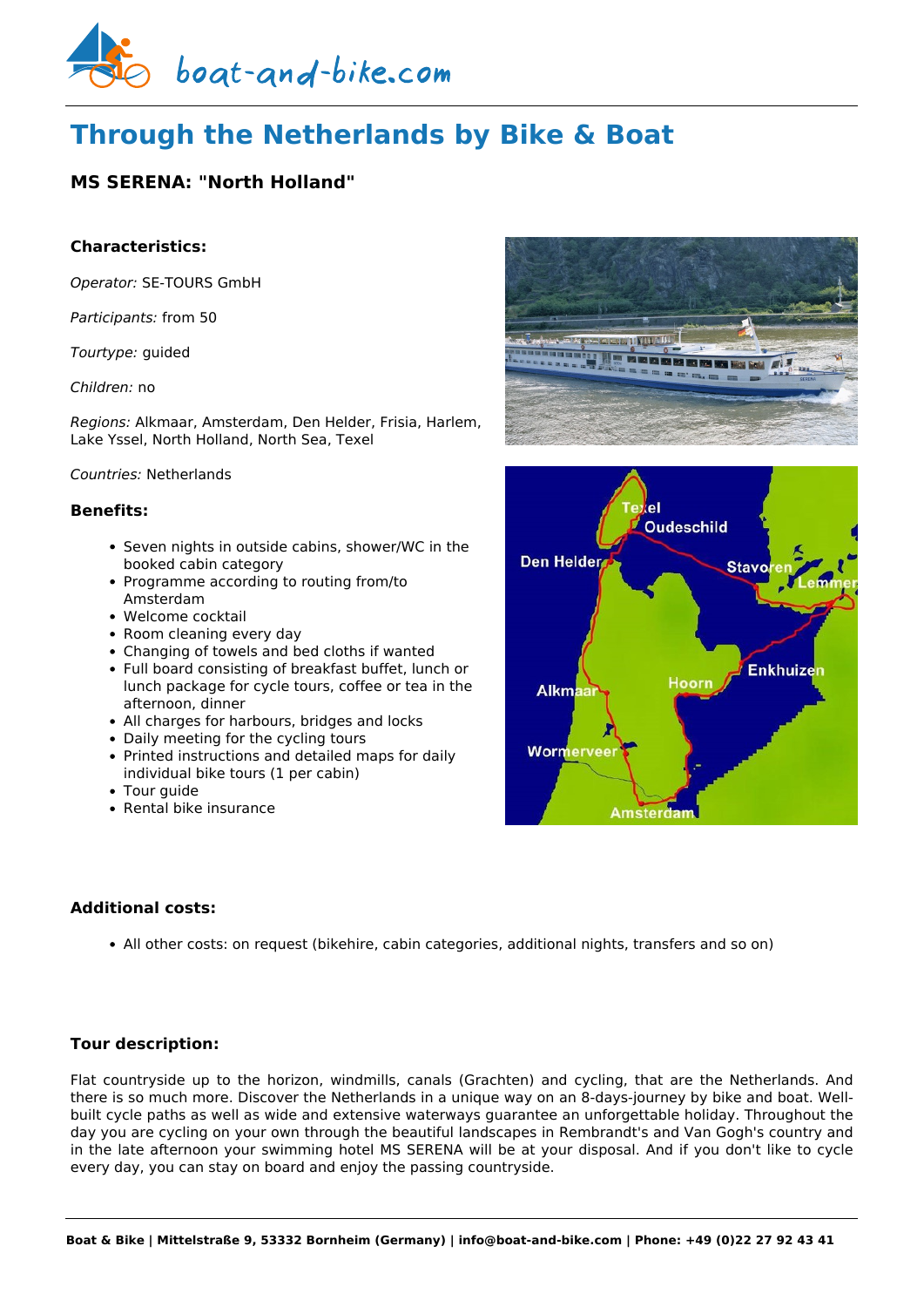

#### MS SERENA:

A comfortable river boat with restaurant and bar (air-conditioned). There is a partly roofed sundeck with seats and store place for the bicycles. On the whole MS SERENA comprises 33 cabins on the Main Deck and 18 cabins on the Promenade Deck with two-bed-cabins (approx. 8-9 sqm) with two single beds. The two Junior-Suites (approx. 12 sqm) on the Main Deck have a grandlit (lying surface 1,40 x 2,00 m). There are in total 3 single cabins (2 on the Main Deck and 1 on the Promenade Deck, 6 sqm). All cabins have windows that can be opened on both decks, shower/WC, colour TV and ventilation.

Technical data: Length 90 m. Width 9.90 m. Max. 99 passengers. 3 decks. Dutch flag and guidance.

#### The Province of the Northern Netherlands:

The Dutch province of the North Netherlands is situated on a peninsula the North Sea and the IJsselmeer (IJssel Sea). The Northern Netherlands were founded due to the separation of the north and south of the Netherlands in 1840. Its capital is Haarlem, the biggest city is Amsterdam. Discover the folklore and tradition in the flat Polderland, on the North Sea and in romantic ports. You are travelling through a former lake and marsh region that has been drained by the help of windmills since the 17th century. Experience varying, typically Dutch Polder-countrysides, dunes and North Sea beaches, the North Sea island Texel and many picturesque harbour villages on the coast of the IJsselmeer.

Tour Details:

1st Day: Saturday - Individual arrival at Amsterdam, Shipping from Amsterdam to Hoorn Check-in on board in the afternoon. Maybe you will take some time for exploring the city of Amsterdam and a shopping tour. At 6:00 pm MS SERENA will leave Amsterdam for Hoorn with its historical old part of town.

2nd Day: Sunday - Cycling from Hoorn to Enkhuizen, cycle tour: approx. 20 - 26 km

Hoorn is an ancient city in which you can still find many buildings dating back to the 17th century (e.g. the Regentur of Westfriesland - today a museum -, the town's scales at the Rodesteen, the harbour tower as well as the storage houses at the old quai). Today you are cycling from Hoorn to Enkhuizen. Tip: you should visit the Zuiderzeemuseum (optional).

3rd Day: Monday - Shipping from Enkhuizen to Lemmer - Cycling from Lemmer and back, cycle tour: approx. 32 - 45 km

Today you are shipping over the IJsselmeer to Lemmer. You are starting your roundtrip by bike: over the Oosterzee Buren to the Tjeukemeer, further to Munnekeburen, then around the Rottige Meente over Scherpenzel and Schoterzijl back to Lemmer with its historical old part of town and beautiful gable houses. Tip: Optional visit of the largest still-functioning steam pumping station in the world, "Woudagemaal".

4th Day: Tuesday - Cycling from Lemmer to Stavoren, Cycle tour: approx. 33 km - Shipping from Stavoren to Oudeschild (Island of Texel)

You are going by bike to Sondeler Leien Lake, from there through the woods of

Rijsterbos passing the Mokkebank (a birds' reservation) to the Roode Klif at Stavoren. From there you are shipping to Oudeschild on the Island of Texel.

5th Day: Wednesday - Island of Texel - Cycle tour from Oudeschild and back, cycle tour: approx. up to 70 km, Shipping from Oudeschild to Den Helder

You are going on a round trip by bike on the biggest North Sea Island of the Netherlands - Texel. There are numerous alternative routes (29/32/47/70 km). Tip: We also recommend you to visit the beer brewery of Texel (optional). About 6:00 pm shipping back to Den Helder.

6th Day: Thursday - Cycling from Den Helder via Sint Maartensvlotbrug to Alkmaar, cycle tour: approx. 25 to 55 km

In the morning you are cycling through the dunes to Alkmaar. It is possible for you to go on board MS SERENA in St. Maartensvlotburg and ship the rest of the way to Alkmaar. As an alternative, you can also start your cycling tour in St. Maartensvlotburg.

7th Day: Friday - Shipping from Alkmaar to Wormerveer - Cycling from Wormerveer to Amsterdam, cycle tour: approx. 35 km

In the morning you have the opportunity to visit the cheese market in Alkmaar (ca. Apr. to Sept). At midday we are shipping to Wormerveer from where you are cycling to the open-air museum Zaanse Schans (windmills,